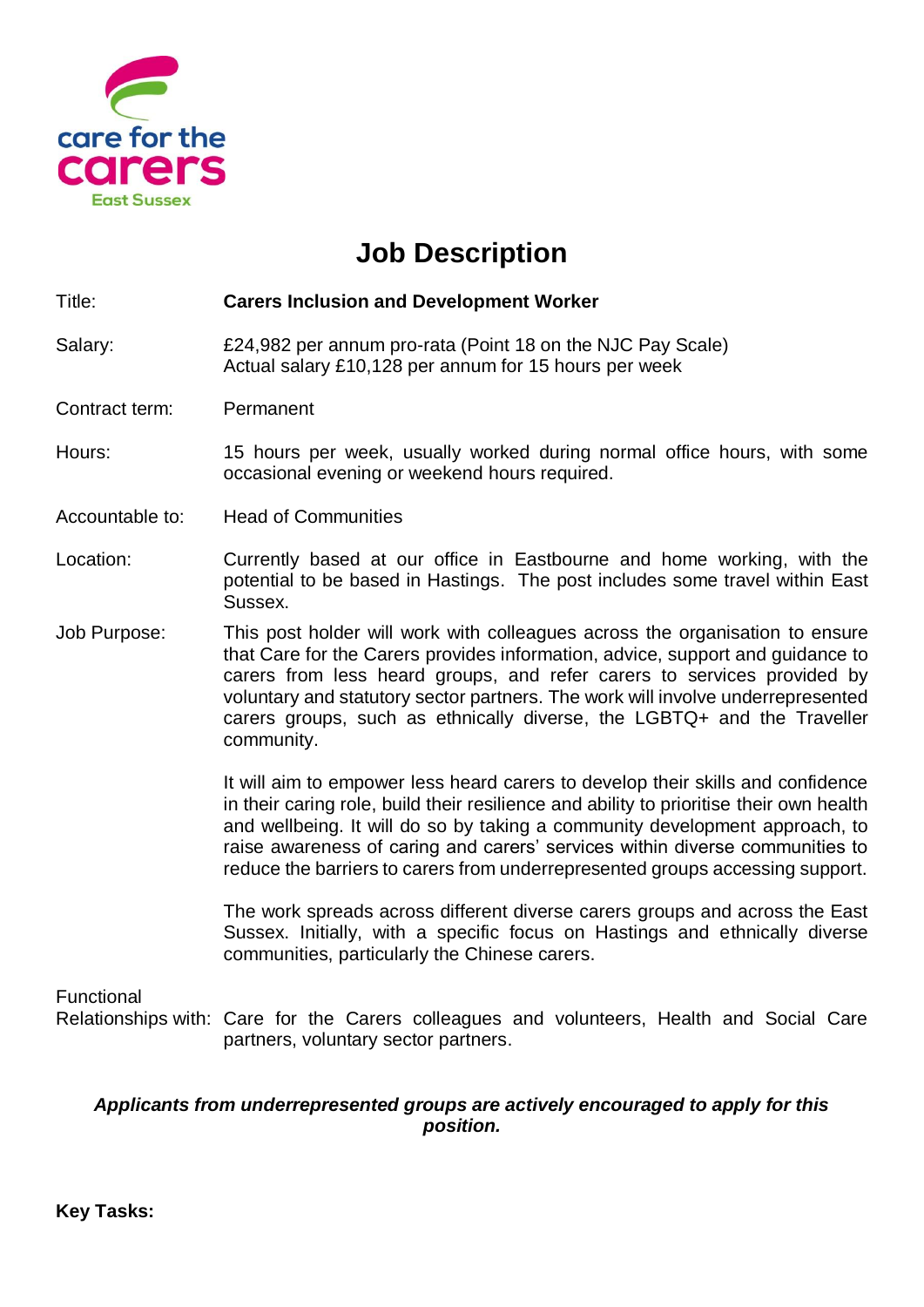- 1. Support Carers Support Staff in providing carers from diverse backgrounds with information, advice, support and guidance as part of the Carers Centre, including:
	- a. Taking part in face to face, telephone or e-mail support
	- b. Attending carers support groups
	- c. Supporting colleagues to access relevant support for the carers individual needs
	- d. Advocating on behalf of carers and, when appropriate, for those they care for, and to liaise effectively with other agencies
	- e. Intensive and ongoing support to carers with complex needs, where appropriate.
- 2. Provide outreach interventions to maximise the opportunities for carers from diverse backgrounds to engage in support. This could include meetings with carers in the community.
- 3. To develop, organise and facilitate training, social activities and workshops for carers in a group setting.
- 4. Provide referral or signposting to other agencies and to other Carers Centre projects that offer services from which carers will benefit and as identified with the carer as appropriate.
- 5. Taking a community development approach, to raise awareness of caring and carers' services within diverse communities to reduce the barriers to carers from underrepresented groups accessing support, including working with Care for the Carer Communication and Community Development staff.
- 6. Develop relationship with organisations in the voluntary, community and statutory sector who work with diverse communities, to identify carers and encourage improved access to carers services.
- 7. Work with colleagues in other organisations and agencies providing services to best support less heard carers:
	- a. To identify carers from underrepresented groups, encourage improved referral rates to carers' services, and inform practice in relation to carers.
	- b. To undertake joint working with partner organisations on casework, attending multiagency meetings, and sharing case updates with carers and colleagues in line with data protection legislation and carers' wishes.
- 8. To assist with delivering tailored carer awareness training to organisations working with carers from ethnic minority backgrounds.

## **Additional Tasks**:

- 1. Work jointly with Inclusion Workers at West Sussex and Brighton & Hove Carers Centres, as part of the Sussex Carers Partnership.
- 2. Promote Care for the Carers and develop partnerships in East Sussex by attendance of meetings, local forums and networking with professionals who work with carers.
- 3. Keep abreast of local and national developments affecting carers and those from underrepresented groups, including legislation, social care, health services and welfare benefits.
- 4. Maintain professional boundaries and standards of service in accordance with Carers Centre policies and national guidance.